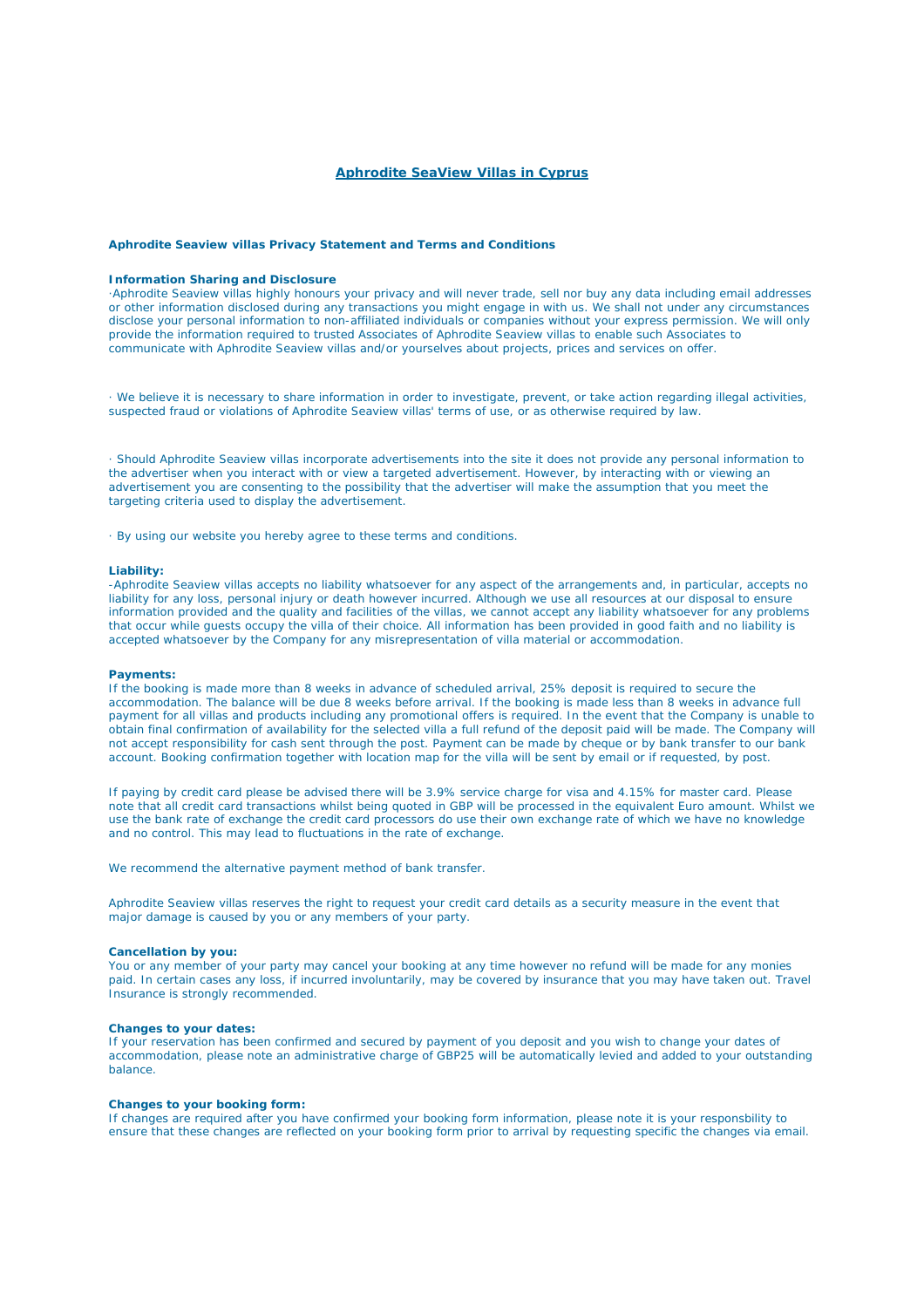If the details are not amended by us in a timely fashion please fax changes to: (+) 357 26910668.

#### **Cancellation by the villa owner/s:**

If deemed necessary the Company reserves the right to withdraw or cancel the villa booking. In this unlikely event you will be offered the choice of renting another villa through the Company (subject to availability) with the price difference payable/refundable as appropriate, or of receiving a full refund of all monies paid to the Villa Owner. No compensation is payable by the Company.

#### **Behaviour:**

It is your responsibility to ensure that you and the members of your party do not behave in a way which causes offence or danger to others or which risks damage to property belonging to others. In such circumstances the villa owner/s and the Company have the right to terminate arrangements made on your behalf, in which case the Company's responsibility to you ceases immediately and there can be no refunds, no payment of compensation and no reimbursement of any cost or expenses you may incur as a result. Further, you will be liable to reimburse the Company for any expenses whatsoever it incurs as a result of your behaviour.

## **Breakages & Cleanliness**

Our accommodation is made available for letting on the understanding that the property will be left clean and tidy at the time of checkout and all personal waste must be removed from the property. It is not our policy to take any security deposit however the customer will be held responsible for any damage or breakages to the property, caused by the customer and in the event of such occurrence, the incident must be reported to the property owner or their representative immediately and appropriate compensation made. Customers are not permitted to move any furniture or equipment without prior written consent from ourselves or the property owner. In the event of such permission being granted, it is the customers responsibility to return the same to its original position before checkout. Under no circumstances must any property for use inside the property, be moved outside.

# **Air-Conditioning**

Whether the cost of any air-conditioning is included in the villa price, or paid for as a supplement, the units must only be used while you are in the property, with all windows and doors kept closed. Under no circumstances must the units be left on continuously while the property is unoccupied.

#### **Advertising Refunds Policy**

· Should purchase be made on any of the services herein, the monies used to pay for these services is not refundable.

#### **Holiday booking Refunds Policy**

· Aphrodite Seaview villas advertises property that is both exclusive to it and that which is owned and maintained by third party individuals. Should any bookings be made for third party properties, Aphrodite Seaview villas takes no part in such a transaction and as such cannot be held responsible in any way with regards to any problems that might arise with that booking. However should refunds be neccessary on our exclusive properties due to unforseen circumstances, Aphrodite Seaview villas reserves the right to either make refund in full or in part depending on the reason for cancellation of payment.

### **Disputes**

Should you have a dispute or complaint please note that all complaints and /or requests for possible compensation will need to be sent by email to bookings@rentcyprus.co.uk for consideration.

### **Web images and material**

· Aphrodite Seaview villas allows only advertisers to make use of the images they themselves have paid for as part of their advertisement on this web site. Should any third party linking, or deep linking take place from unsolicited sources, Aphrodite Seaview villas will aggressively pursue legal action with the party involved. We do promote linking to our site, if you would like to use material from us, all we ask is that you let us know by emailing us at: sales@rentincyprus.co.uk

Distances to the sea are measured by car, unless otherwise stated in the description. As all beaches in Cyprus are open to public use, the nearest beach is used as a reference point.

#### **LINKS TO THIRD-PARTY SITES**

This website may contain hyperlinks to websites operated by parties other than rentincyprus.co.uk. Such hyperlinks are provided for your reference only. rentincyprus.co.uk does not control such websites and is not responsible for their contents or your use of them. rentincyprus.co.uk's inclusion of hyperlinks to such websites does not imply any endorsement of the material on such websites or any association with their operators.#